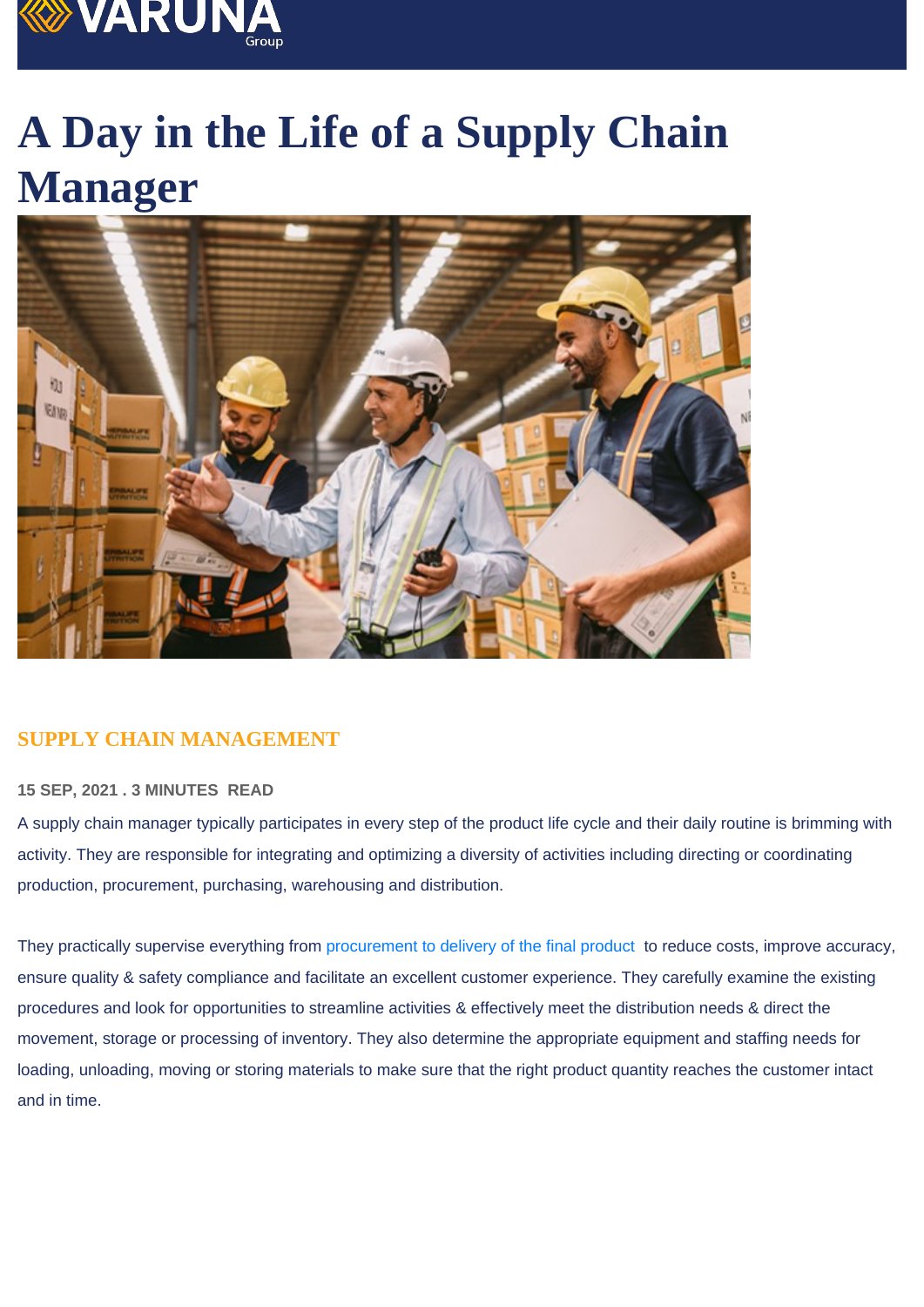This sounds like quite a lot and it actually is! Let's take a closer look at a day in the life of a supply chain manager and understand their role in more depth:



**The typical day of a supply chain manager begins with checking emails**. They take note of the issues mentioned and follow up with a review-plan-resolve approach. They also have to ensure that the requested raw materials are not delayed and their storage & processing planning is finalised well before they reach the factory. For these activities to take place smoothly, supply chain managers practice **robust & ongoing communication** with the concerned stakeholders, at all times.

**Daily meetings are a common phenomenon for supply chain managers.** Meetings help them stay in the loop on ongoing projects, priorities, pipeline work and develop effective strategies for implementation. The latter may include managing the supply-demand imbalances of an FMCG company, internal initiatives for improving efficiency like introducing six sigma or managing a JIT for a manufacturing company, among a host of others.

They're responsible for managing multiple vendors and conducting extensive demand planning and analysis to ensure complete control over inventory. They also keep an eye on the equipment and staffing requirements for the current week and plan for the upcoming week as well.

Since supply chain managers have to collaborate with multiple stakeholders and cross-functional teams daily, they possess **excellent relationship management skills.** Once work & resources have been allocated, they advance to oversee route mapping to save on both cost and time.